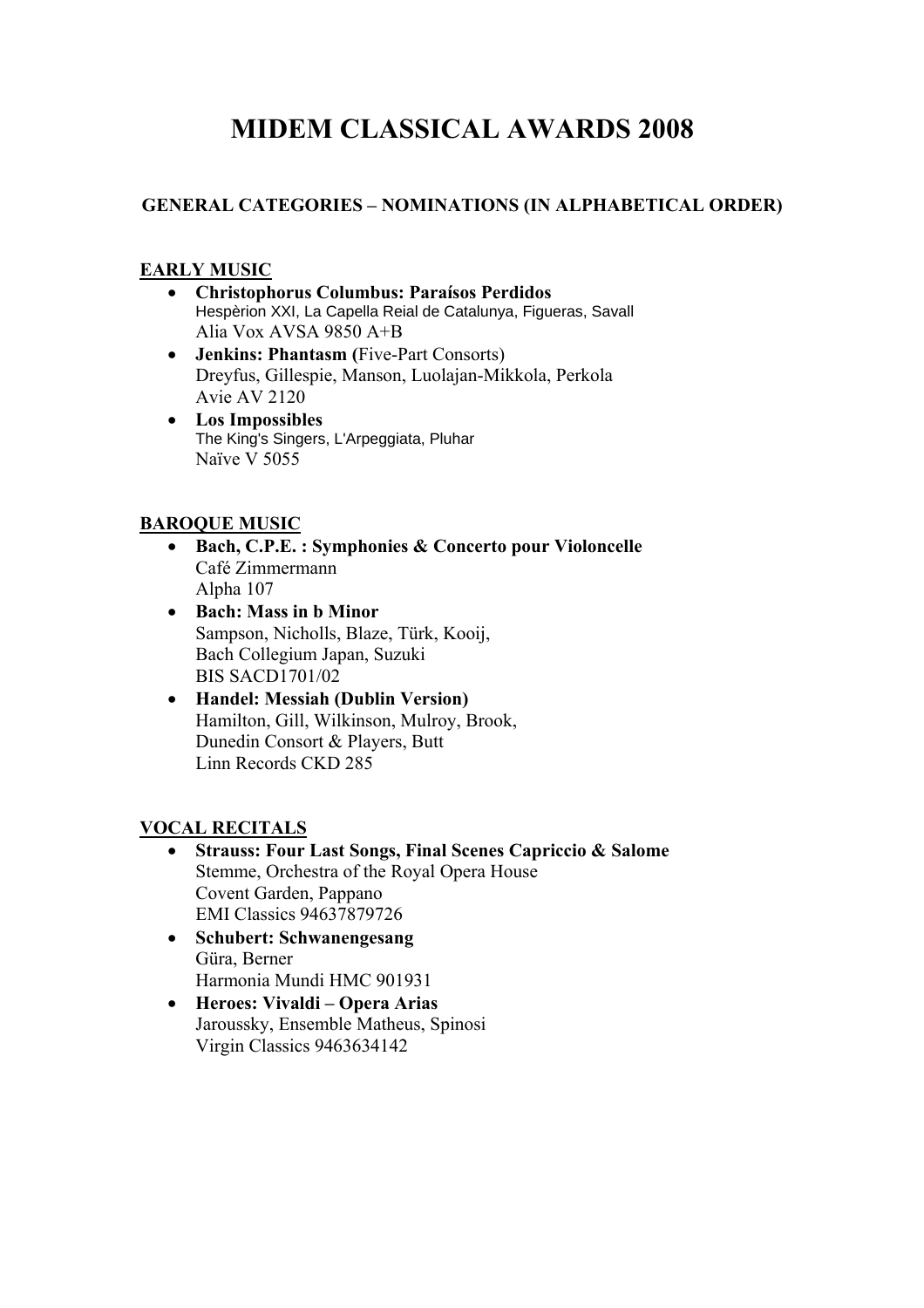## **CHORAL WORKS**

- **Eric Ericson Chamber Choir: Henze, Shostakovich**  Eric Ericson Chamber Choir, Ericson Caprice CAP 21773
- **Schönberg: Gurrelieder**  Diener, Naef, Smith, Siegel, Lukas, Schmidt, Chor des Bayerischen Rundfunks, MDR Rundfunkchor Leipzig, SWR Sinfonieorchester Baden-Baden und Freiburg, Gielen Hänssler Classic SACD 93.198
- **Schütz: Opus Ultimum (Psalm 100 & 119, Deutsches Magnificat)**  Collegium Vocale Gent, Herreweghe Harmonia Mundi HMC 901895.96

#### **SOLO INSTRUMENT**

- **Scriabin: Étude, Sonata No. 2, Four Mazurkas, Nuances, Poème, etc.**  Sudbin BIS SACD1568
- **Bach: Sonatas & Partitas for Violin Solo**  Tetzlaff Hänssler Classic CD 98.250
- **Brahms: Klavierstücke op. 116 119**  Angelich Virgin Classics 9463793022

## **CHAMBER MUSIC**

- **Beethoven: The 10 Violin Sonatas**  Cerovsek, Jumppanen Claves CD 50-2610/12
- **Asturiana: Songs from Spain and Argentina** Kashkashian, Levin ECM New Series 1975
- **Schumann / Brahms: Piano Quintets**  Andsnes, Artemis Quartet Virgin Classics 94639514328

## **OPERA**

- **Mozart: Don Giovanni**  Weisser, Regazzo, Pendatchanska, Pasichnyk, Tarver, Im, Borchev, Guerzoni, RIAS Kammerchor, Freiburger Barockorchester, Jacobs Harmonia Mundi HMC 801964.66 • **Monteverdi: L'Orfeo** 
	- Piccinini, Zanasi, Simboli, Mingardo, Foresti, Abete, Dordolo, Concerto Italiano, Alessandrini Naïve OP 30439 AD 125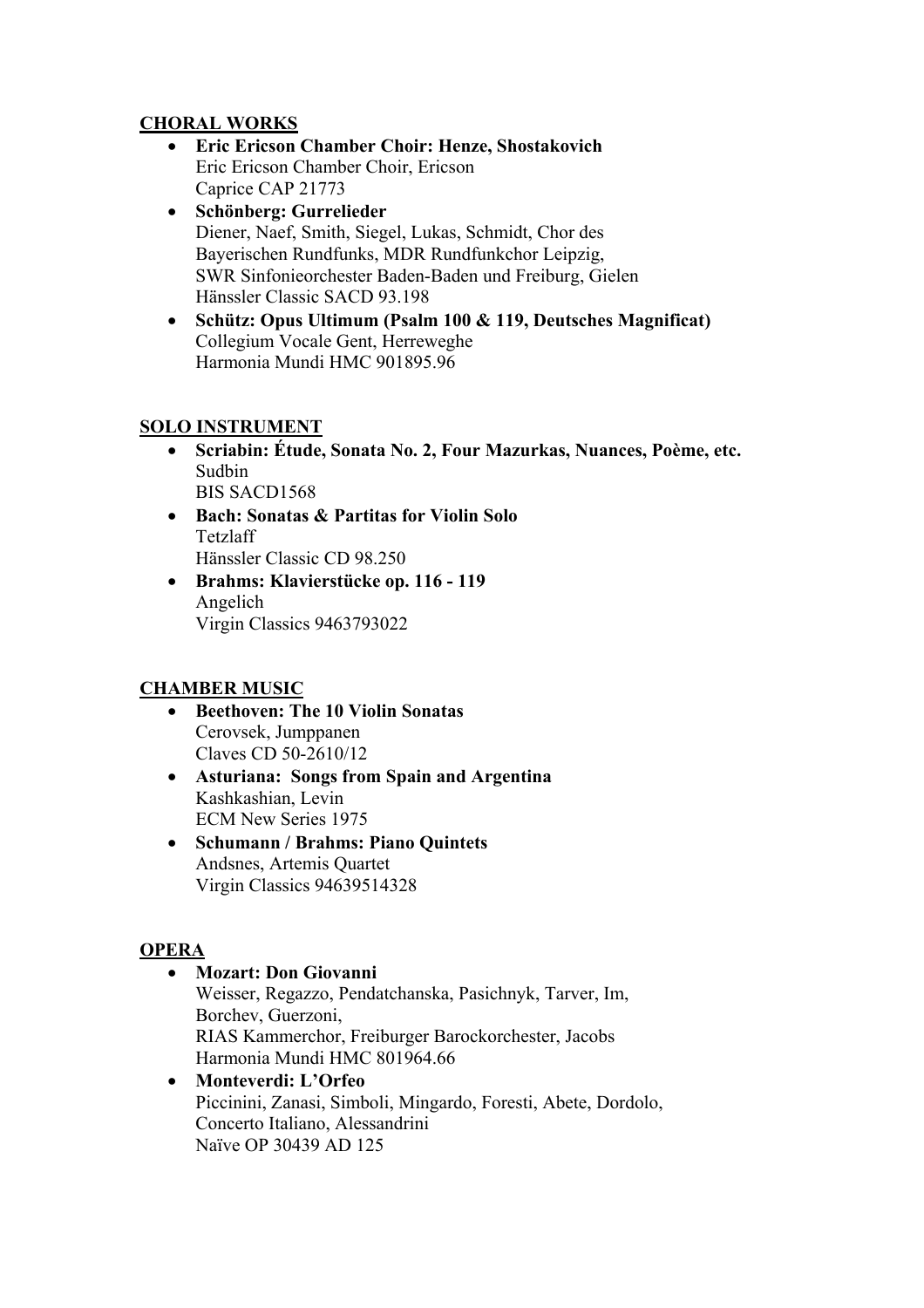• **Dvorak: Král a Uhlíř**

Jenis, Mikuláš, Breedt, Ághová, Lehotsky, Schäfer, Prager Kammerchor, WDR Rundfunkchor Köln, WDR Sinfonieorchester Köln, Albrecht Orfeo C 678062 H

# **CONTEMPORARY MUSIC**

- **Berio: Piano Music**  Lucchesini Avie 2104
- **Penderecki: Capriccio, De Natura Sonoris II, Piano Concerto I**  Piekutowska, Bilińska, The National Polish Radio Symphony Orchestra Katowice, Penderecki Dux 0582
- **Tüür: Magma**  Glennie, Estonian Philharmonic Chamber Choir, Estonian National Male Choir, Estonian National Symphony Orchestra, Järvi Virgin Classics 9463857852

## **HISTORICAL**

#### • **Schumann: Das Paradies und die Peri**

Price, Miljakovic, Howells, Wright, Hollweg, Gaifa, Brendel, Amis el Hage, Coro e Orchestra Sinfonica RAI di Roma, Giulini Arts Music 43076-2

- **Bruckner: Symphony No. 8**  Symphonieorchester des Bayerischen Rundfunks, Böhm Audite 95.495
- **Bruch / Pfitzner / Fortner: Violin Concertos**  Taschner, SDR - Sinfonieorchester Stuttgart,RIAS - Sinfonieorchester Berlin, SWR - Sinfonieorchester Baden-Baden, Müller-Kray, Kempe, Rosbaud MDG 642 1443-2

#### **CONCERTOS**

- **Beethoven: Violin Concerto, Kreutzersonate**  Faust, Melnikov, The Prague Philharmonia, Bĕlohlávek Harmonia Mundi HMC 901944
- **Shostakovich: Violin Concertos Nos. 1 + 2**  Khachatryan, Orchestre National de France, Masur Naïve V 5025
- **Sibelius / Lindberg: Violin Concertos**  Batiashvili, Finnish Radio Symphony Orchestra, Oramo Sony Classical 886971293623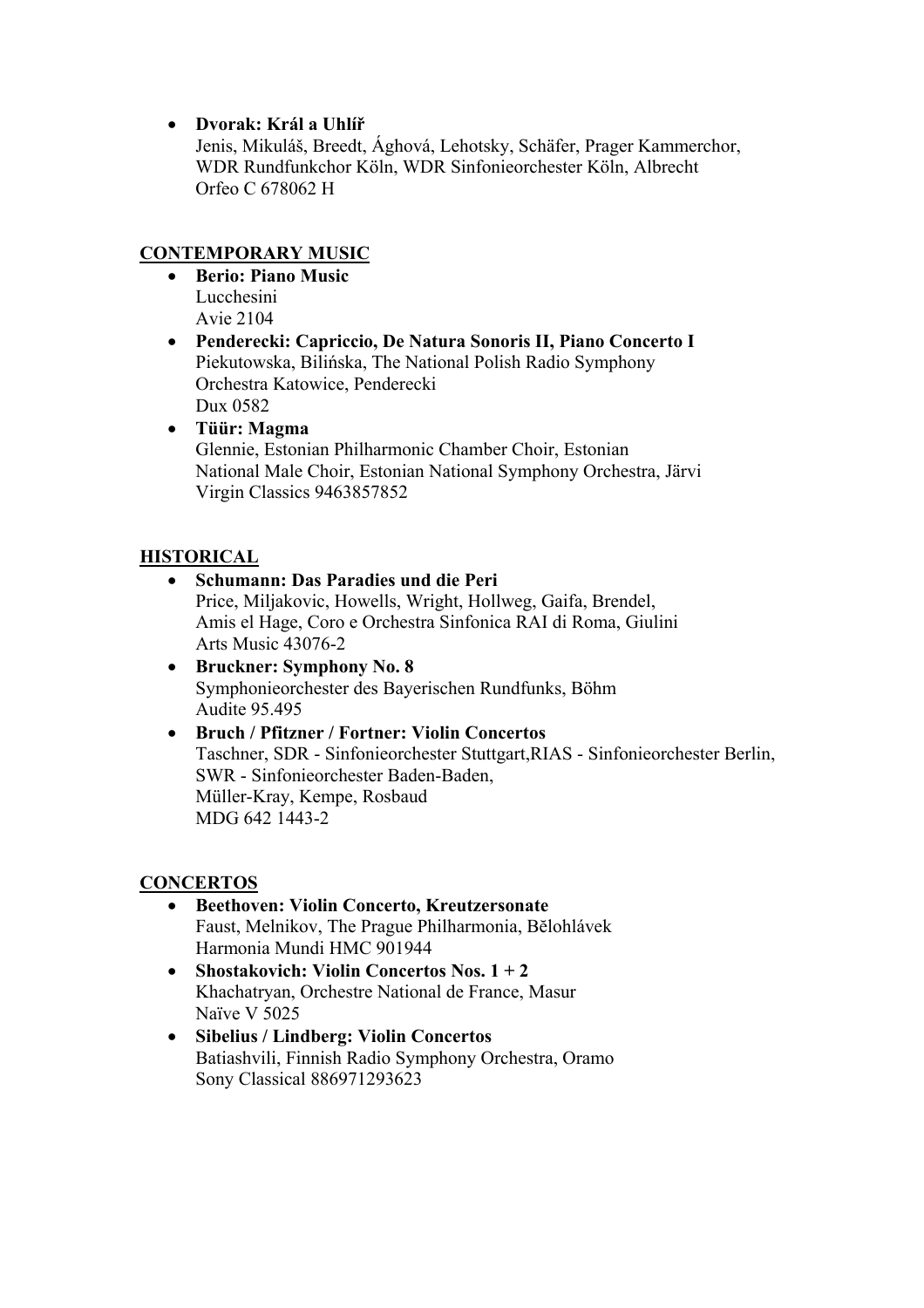#### **SYMPHONIC WORKS**

- **Bartók: Kossuth, The Wooden Prince**  Hungarian National Philharmonic, Kocsis Hungaroton HSACD 32502
- **Bruckner: Symphony No. 4**  Lucerne Festival Orchestra, Abbado Lucerne Festival 7640125120455
- **Mahler: Symphony No. 5**  San Francisco Symphony, Thomas San Francisco Symphony 821936-0012-2

#### **FIRST RECORDING**

- **Fux: La Grandezza della Musica Imperiale**  Freiburger Barockorchester, von der Goltz Carus 83.308
- **Destouches: Callirhoé**  D'Oustrac, Auvity, Fernandes, Perruche, Delaigue, Révidat, Le Concert Spirituel, Niquet Glossa GCD 921612
- **Britten on Film: Coal Face, Night Mail, Rossini Suite, The King's Stamp, etc.**  Beale, Carewe, Birmingham Contemporary Music Group, City of Birmingham Symphony Chorus, Choir of King Edward's School, Brabbins NMC D 112

## **DVD: OPERA / BALLET**

- **Nederlands Dans Theater Celebrates Jiří Kylián**  Nederlands Dans Theater Arthaus Musik 102 099
- **Shostakovich: Lady Macbeth of Mtsensk**  Westbroek, Ventris, Wilson, Vaneev, Poulson, Ludha, Kravets, Chorus of De Nederlandse Opera, Royal Concertgebouw Orchestra Jansons, Kušej Opus Arte OA 0965 D
- **Wagner: Der Ring des Nibelungen**  Jerusalem, Kang, von Kannen, Evans, Brinkmann, Clark, Tomlinson, Finnie, Hölle, Elming, Secunde, Svendén, Chor und Orchester der Bayreuther Festspiele, Kupfer, Barenboim Warner Classics 2564 62317-2

#### **DVD: CONCERTS**

• **Kent Nagano conducts Classical Masterpieces**  Mozart / Beethoven / Schumann / Brahms / Bruckner / Strauss Deutsches Symphonie Orchester Berlin, Nagano Arthaus Musik 101 425